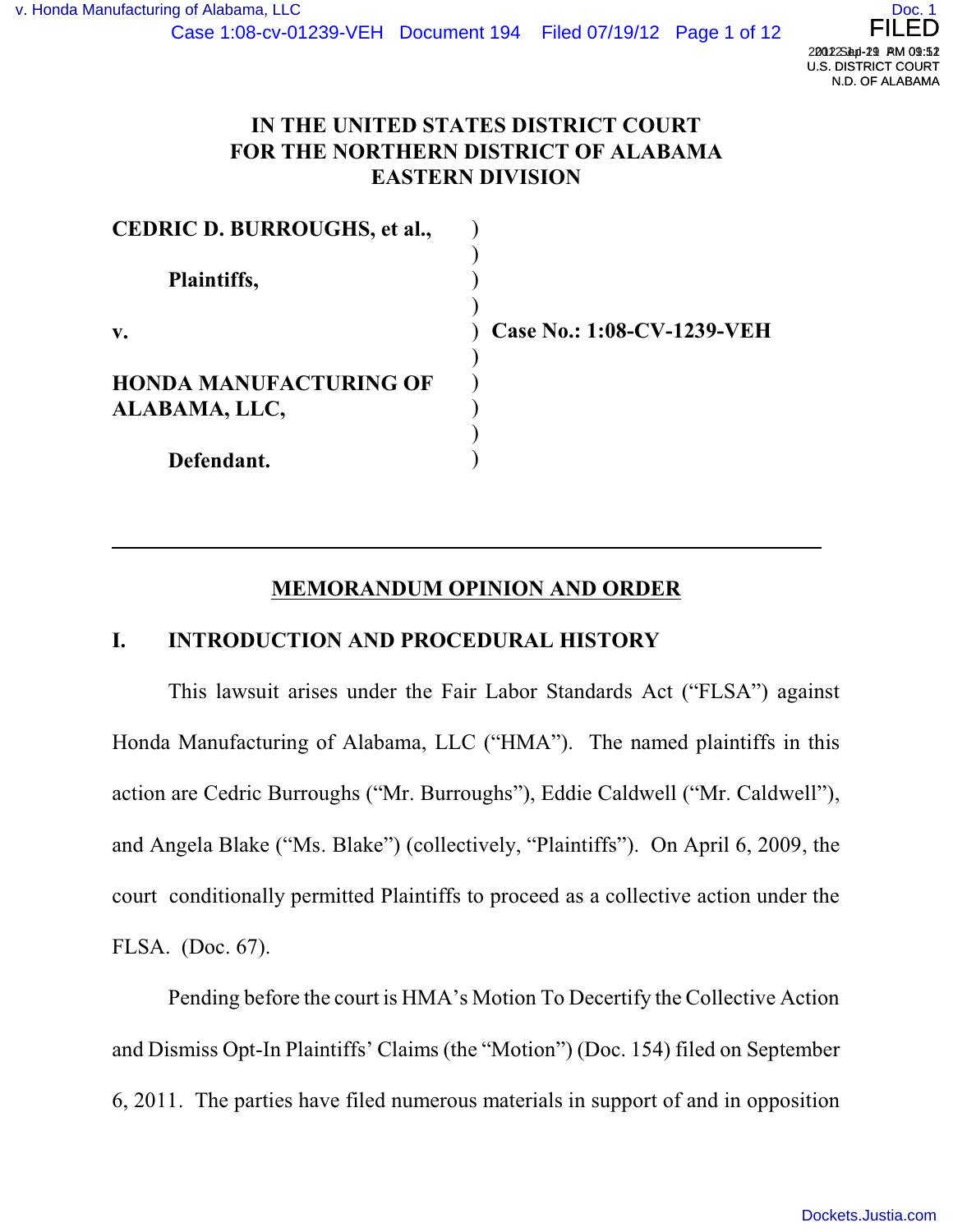to the Motion. (*See* Docs. 155, 158-164, 166, 172-76, 180-84).

While this Motion was pending, a similar request for relief was decided in HMA's favor by another district judge of this court on March 29, 2012, in the lawsuit of *Briggins v. Honda Manufacturing of Alabama, LLC, et al.*(hereinafter "*Briggins*"), No. 1:08-CV-1861-KOB, (Doc. 166) (N.D. Ala. Mar. 29, 2012). *See Briggins*, Doc. 166 at 2 ("The court concludes that such collective action trial would be unmanageable and, more fundamentally, that the plaintiffs in this case are not 'similarly situated' to each other for the purpose of establishing liability under the FLSA.")).

On May 2, 2012, the court entered a show cause order in this litigation with respect to the decertification ruling in *Briggins*:

The court has studied the Motion and all related materials preliminarily, including the *Briggins* opinion and agrees with the decertification analysis contained therein. While the undersigned is certainly not bound by *Briggins*, it is appropriate for this court to consider adopting the opinion as applicable persuasive authority. Accordingly, Plaintiffs are **ORDERED** to **SHOW CAUSE**no later than May 21, 2012, why the facts material to this lawsuit (as supported with pinpointed citations to the evidentiary record) are appreciably different or distinguishable from those at issue in *Briggins* such that the *Briggins* decertification decision should not persuasively apply here.

(Doc. 185 at 2 (emphasis added)).

Pursuant to this show cause order, Plaintiffs filed their response (Doc. 188) on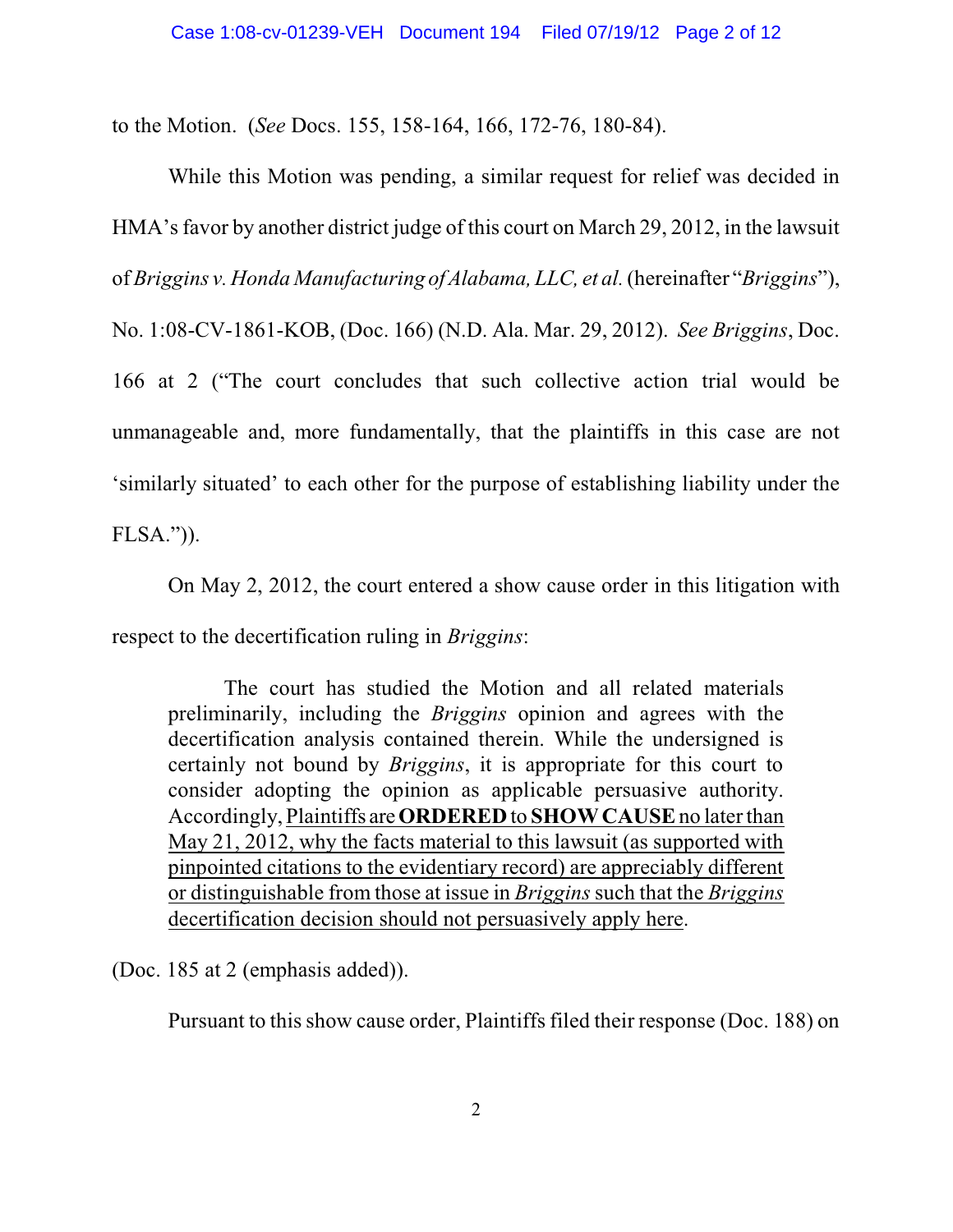May 24, 2012. The court then entered an order requiring HMA to file a reply (Doc.

189), which it did on June 28, 2012. (Doc. 193). Accordingly, the Motion is under

submission and for the reasons explained below is **GRANTED**.

# **II. COLLECTIVE ACTION STANDARDS**

Section 206(d) of the FLSA provides:

No employer having employees subject to any provisions of this section shall discriminate, within any establishment in which such employees are employed, between employees on the basis of sex by paying wages to employees in such establishment at a rate less than the rate at which he pays wages to employees of the opposite sex in such establishment for equal work on jobs the performance of which requires equal skill, effort, and responsibility, and which are performed under similar working conditions, except where such payment is made pursuant to (i)a seniority system; (ii) a merit system; (iii) a system which measures earnings by quantity or quality of production; or (iv) a differential based on any other factor other than sex.

29 U.S.C. § 206(d).

The Court of Appeals for the Eleventh Circuit has endorsed a two-step

approach to determining whether to certify a collective action under Section 216(b):

The first determination is made at the so-called "notice stage." At the notice stage, the district court makes a decision-usually based only on the pleadings and affidavits which have been submitted-whether notice of the action should be given to potential class members.

Because the court has minimal evidence, this determination is made using a fairly lenient standard, and typically results in "conditional" certification" of a representative class. If the district court "conditionally certifies" the class, putative class members are given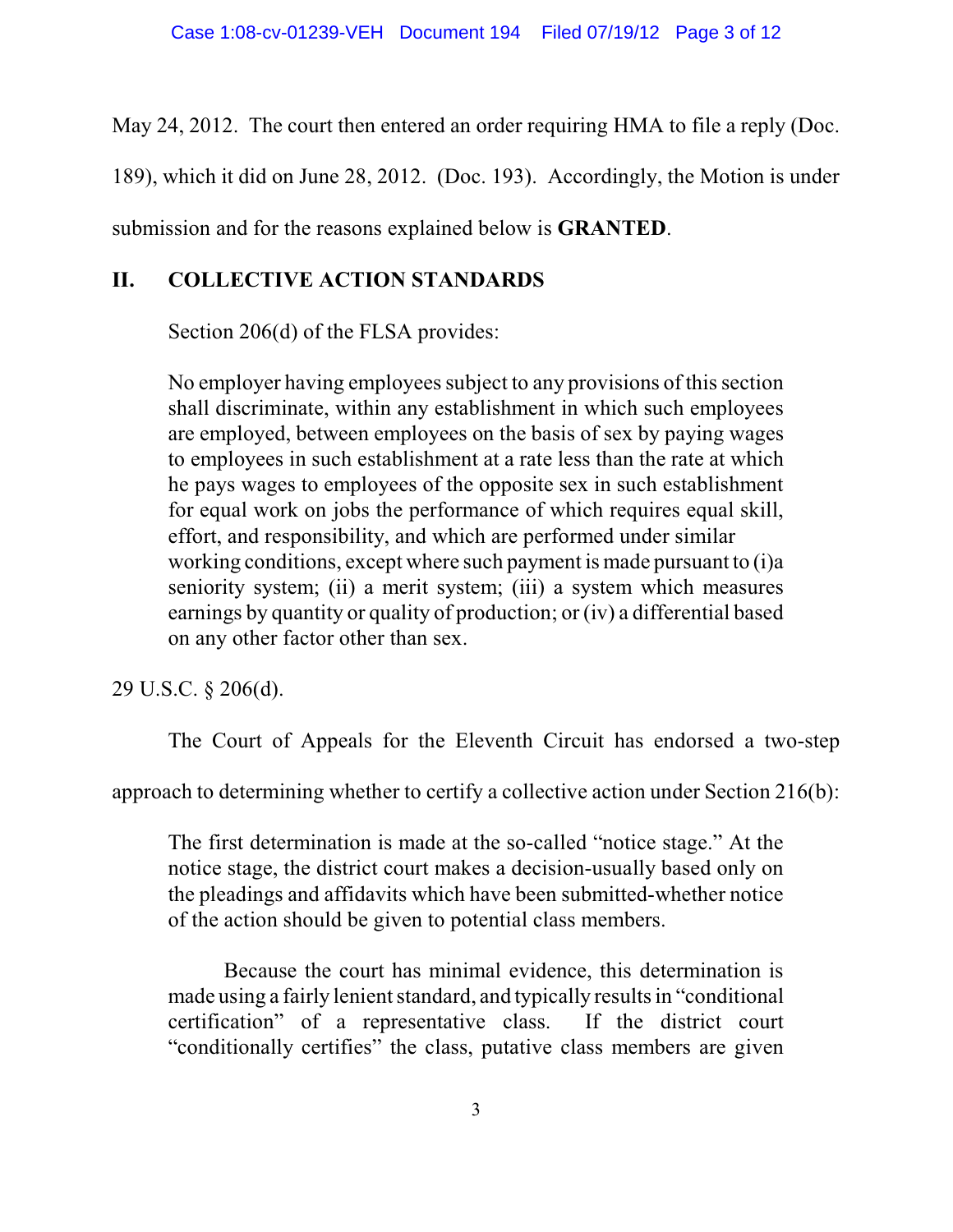notice and the opportunity to "opt-in." The action proceeds as a representative action throughout discovery.

*Hipp v. Liberty Nat'l Life Ins. Co.*, 252 F.3d 1208, 1218 (11th Cir. 2001) (quoting

*Mooney v. Aramco Servs. Co.*, 54 F.3d 1207, 1213-14 (5th Cir. 1995)).<sup>1</sup> "Because the

court has minimal evidence [during the first stage], this determination is made using

a fairly lenient standard, and typically results in 'conditional certification' of a

representative class." *Hipp*, 252 F.3d at 1218.

The second determination is typically precipitated by a motion for "decertification" by the defendant usually filed after discovery islargely complete and the matter is ready for trial. At this stage, the court has much more information on which to base its decision, and makes a factual determination on the similarly situated question. If the claimants are similarly situated, the district court allows the representative action to proceed to trial. If the claimants are not similarly situated, the district court decertifies the class, and the opt-in plaintiffs are dismissed without prejudice. The class representatives-i.e. the original plaintiffs-proceed to trial on their individual claims.

<sup>&</sup>lt;sup>1</sup> In *Dybach v. State of Fla. Dep't of Corrections*, 942 F.2d 1562 (11th Cir. 1991), the Eleventh Circuit set forth a two-part test for determining whether a collective action under the FLSA should be conditionally certified. The two judicial inquiries for the court to make are: (i) whether there are other employees of the employer who wish to "opt-in;" and (ii) whether these employees are "similarly situated" with respect to both there job duties and their pay. *Dybach*, 942 F.2d at 1567-68; *see also Cameron-Grant v. Maxim Healthcare Servs., Inc.*, 347 F.3d 1240, 1247-49 (11th Cir. 2003) (detailing differences between collective actions under FLSA and class actions under Rule 23).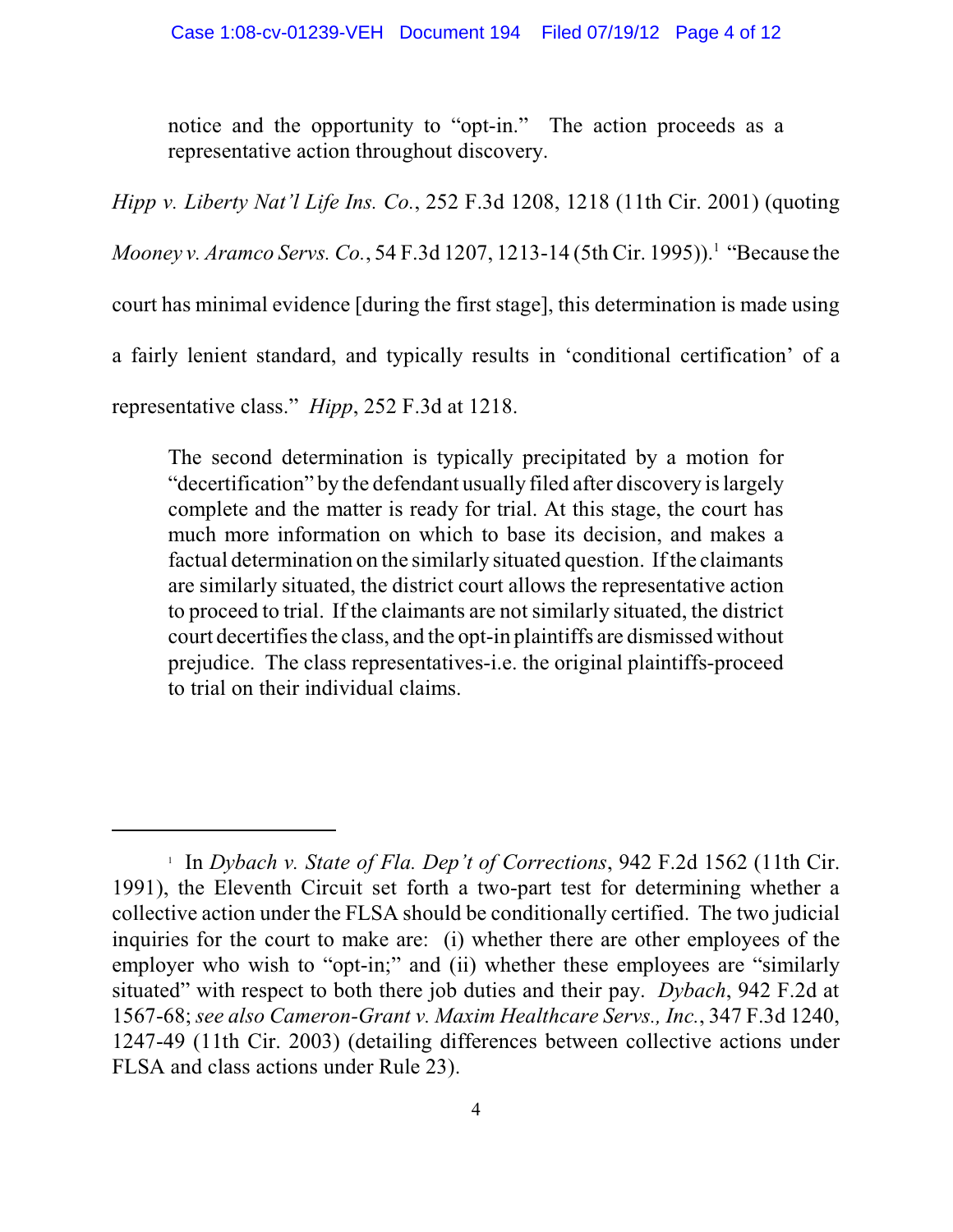*Hipp*, 252 F.3d at 1218.<sup>2</sup>

Plaintiffs bear the burden of demonstrating a "reasonable basis" for their contention that collective action status is appropriate. *Grayson v. K-Mart Corp.*, 79 F.3d 1086, 1097 (11th Cir. 1996) (citing *Haynes v. Singer Co., Inc.*, 696 F.2d 884, 887 (11th Cir. 1983)). Also, "[t]he decision to create an opt-in class under § 216(b), like the decision on class certification under Rule 23, remains soundly within the discretion of the district court." *Hipp*, 252 F.3d at 1219.

The Supreme Court has identified the main benefits of a collective action under  $§$  216(b):

A collective action allows . . . plaintiffs the advantage of lower individual costs to vindicate rights by the pooling of resources. The judicial system benefits by efficient resolution in one proceeding of common issues of law and fact arising from the same alleged . . . activity.

*Hoffmann-La Roche, Inc. v. Sperling*, 493 U.S. 165, 170, 110 S. Ct. 482, 486, 107 L.

Ed. 2d 480 (1989). Separate from determining the similarly situated issue, other district courts have "balance[d] these putative benefits against any prejudice to the defendant and any judicial inefficiencies that may result from allowing plaintiffs to

<sup>&</sup>lt;sup>2</sup> Although *Hipp* involved a collective action brought under the Age Discrimination in Employment Act of 1967, the Eleventh Circuit has made clear that the analysis set forth in that case applies with equal force to FLSA collective actions. *Cameron-Grant* , 347 F.3d at 1243 n.2 (11th Cir. 2003).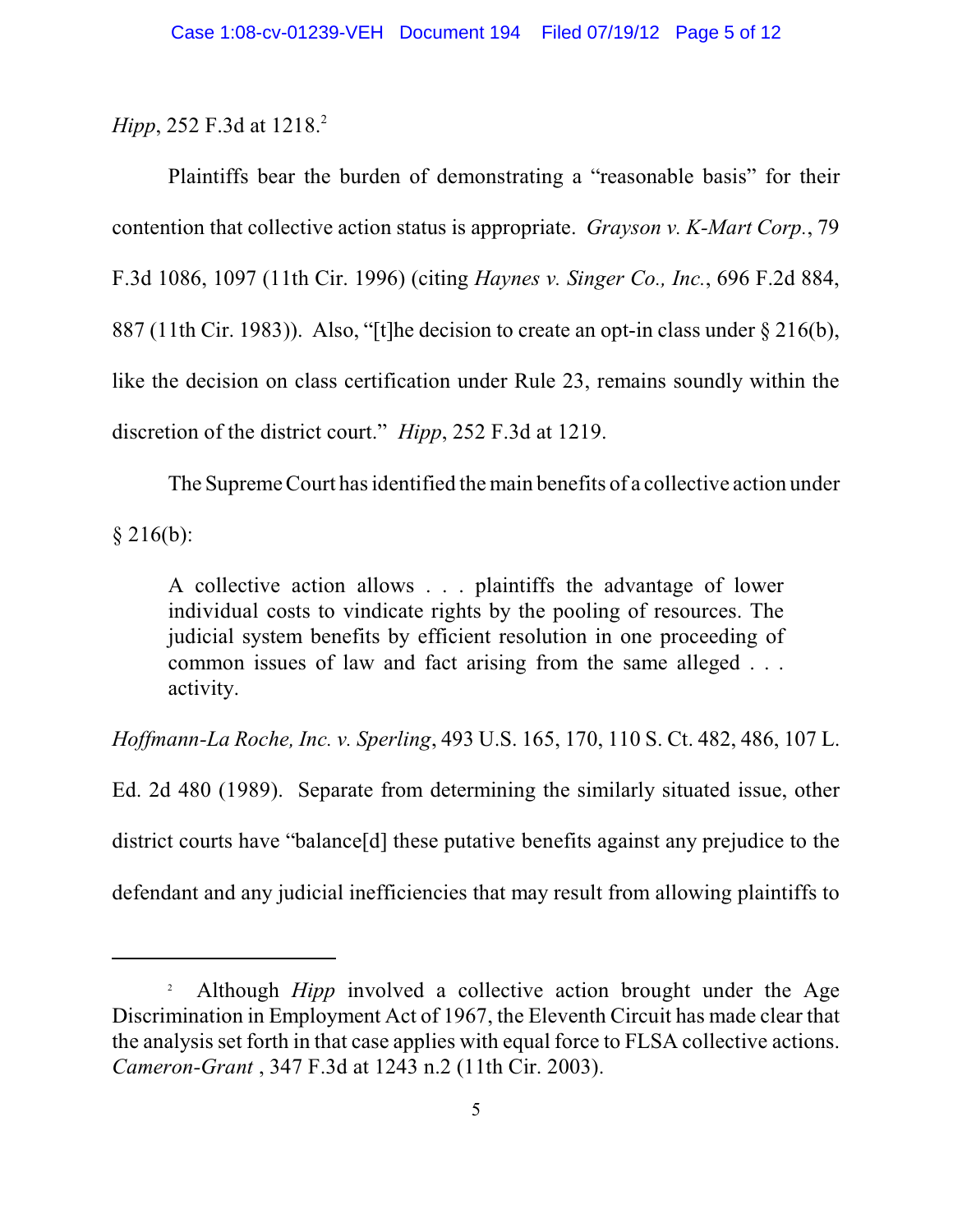proceed collectively." *Bayles v. American Medical Response of Colorado, Inc.*, 950 F. Supp. 1053, 1067 (D. Colo. 1996); *see id.* ("Further, regardless of the potential benefits, plaintiffs still must meet their burden of showing that they are similarly situated.").

#### **III. ANALYSIS**

Based upon the substantially similar nature of the material FLSA facts in *Briggins* with those at issue here, the court adopts the decertification decision in *Briggins* as persuasive authority and concludes, in its discretion, that Plaintiffs have not carried their second stage similarly situated burden and that, additionally, upon balancing the competing interests, collective adjudication of this dispute is no longer appropriate. In particular, the court finds that Plaintiffs' response to the show cause order does not establish any appreciable factual distinctions between the *Briggins* record and this one, such that the decertification analysis utilized in *Briggins* should somehow be disregarded or discounted by this court.

Instead, the court agrees with *Briggins* that the material differences among the various positions, zones, and departments that this FLSA lawsuit presents "will make it impractical to 'resolve any significant issues on a class wide basis'" and that "[t]his impracticality becomes evenmore apparent when considering the individual defenses that the defendant can assert in this case." (Doc. 166 at 31).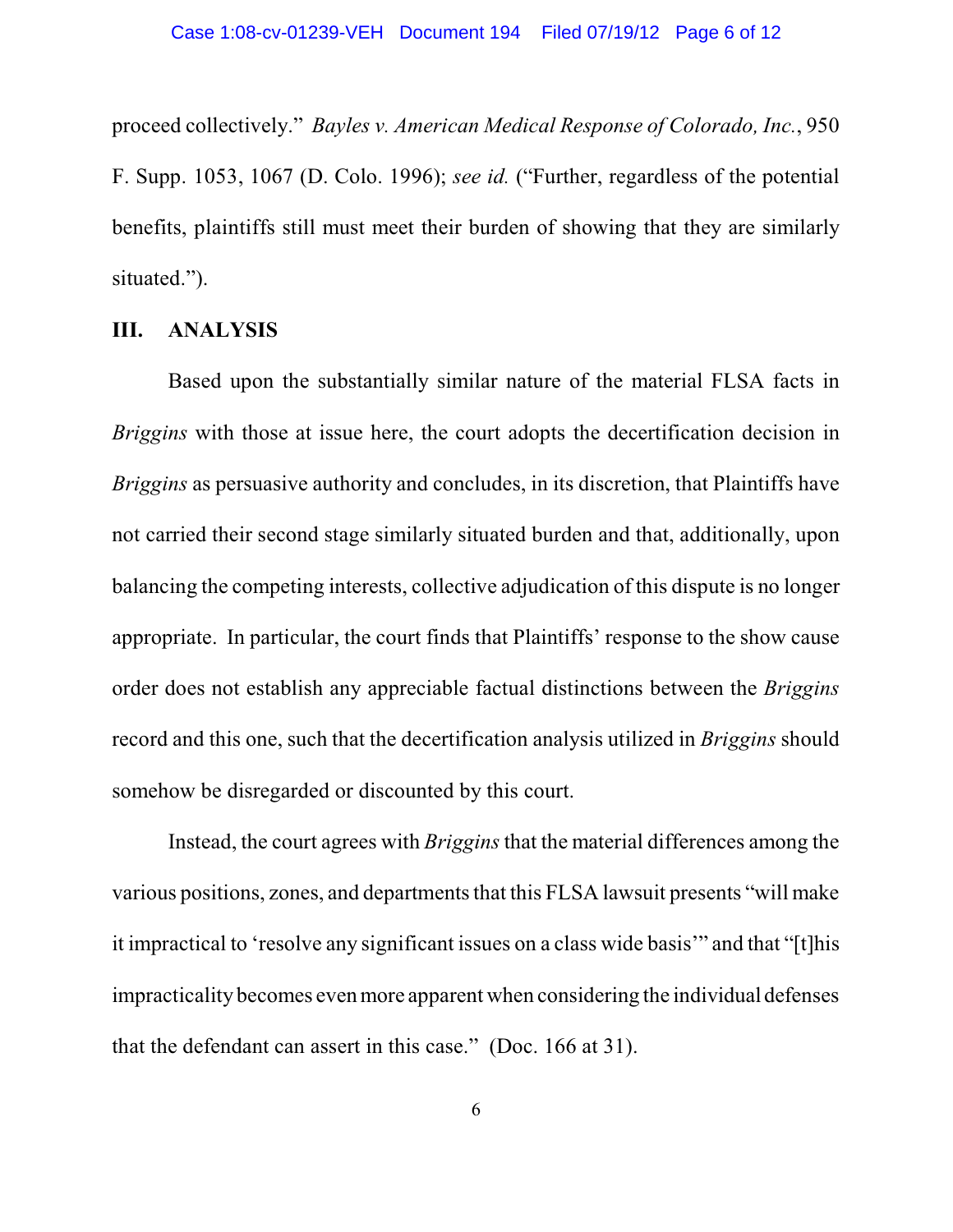Additionally, the court is not persuaded by Plaintiffs' record-keeping arguments as grounds for opposing theMotion. The Supreme Court's burden-shifting decision in *Anderson v. Mt. Clemens Pottery Co.*, 328 U.S. 680, 66 S. Ct. 1187, 90 L. Ed. 1515 (1946), *overturned on other grounds by statute as recognized in McKenna v. Champion Int'l Corp.*, 747 F.2d 1211, 1214 (8th Cir. 1984) ("Congress passed the Portal Act to overturn the effect of *Anderson v. Mt. Clemens Pottery Co.*, 328 U.S. 680, 66 S. Ct. 1187, 90 L. Ed. 1515 (1946), in which the Supreme Court held that certain preliminary and incidental activities not previously considered part of a compensable workday were subject to FLSA's minimum-wage and overtime provisions."), does not suggest, much less bind, this court to find that a "reasonable basis" for continuing the collective action status of this lawsuit exists.

Critically, *Anderson* simply is not a decertification decision, but instead arises out of the context of potential FLSA liability when an employer's records evidencing the hours worked by and compensation paid to its employees are lacking:

When the employer has kept proper and accurate records the employee may easily discharge his burden by securing the production of those records. But where the employer's records are inaccurate or inadequate and the employee cannot offer convincing substitutes a more difficult problem arises. The solution, however, is not to penalize the employee by denying him any recovery on the ground that he is unable to prove the precise extent of uncompensated work. Such a result would place a premium on an employer's failure to keep proper records in conformity with his statutory duty; it would allow the employer to keep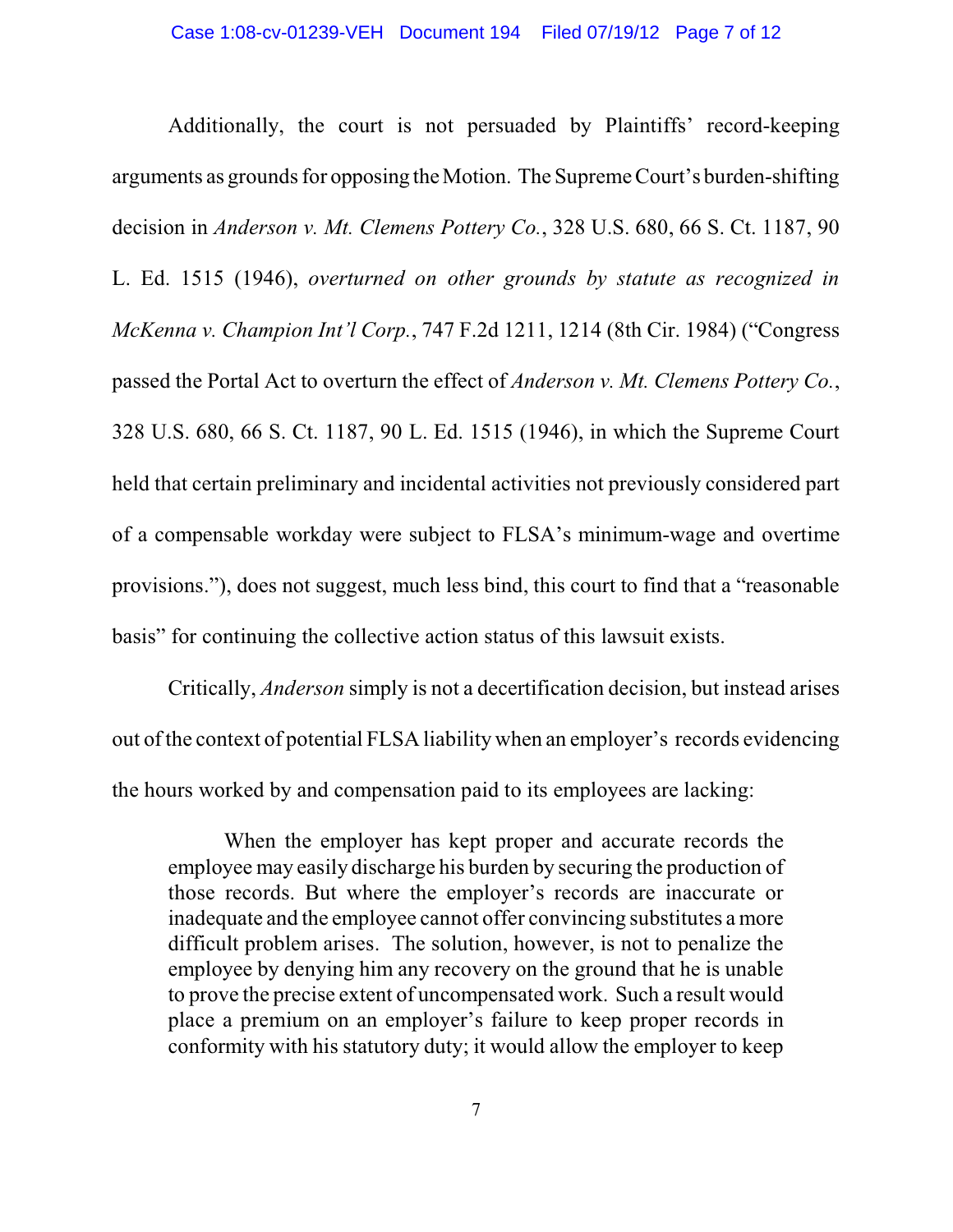the benefits of an employee's labors without paying due compensation as contemplated by the Fair Labor Standards Act. In such a situation we hold that an employee has carried out his burden if he proves that he has in fact performed work for which he was improperly compensated and if he produces sufficient evidence to show the amount and extent of that work as a matter of just and reasonable inference. The burden then shifts to the employer to come forward with evidence of the precise amount of work performed or with evidence to negative the reasonableness of the inference to be drawn from the employee's evidence. If the employer fails to produce such evidence, the court may then award damages to the employee, even though the result be only approximate.

*Anderson*, 382 U.S. at 687-88, 66 S. Ct. at 1192 (emphasis added). Plaintiffs' reliance upon other FLSA record-keeping opinionsto counter HMA's decertification efforts is similarly misplaced.

In sum, thislawsuit contains a myriad of individualized inquiries coupled with a dearth of proof on commonality, *e.g.*, an HMA plan, policy, or practice that is uniformly applied and well-suited for collective treatment. Consequently, akin to *Briggins*, this court discretionarily discontinues this case's conditional collective course.

### **IV. CONCLUSION**

Accordingly, the Motion is **GRANTED**, and the collective action previously permitted to proceed conditionally is **HEREBY DECERTIFIED**. Relatedly and consistent with guidance from *Hipp* as well as the FLSA decertification procedures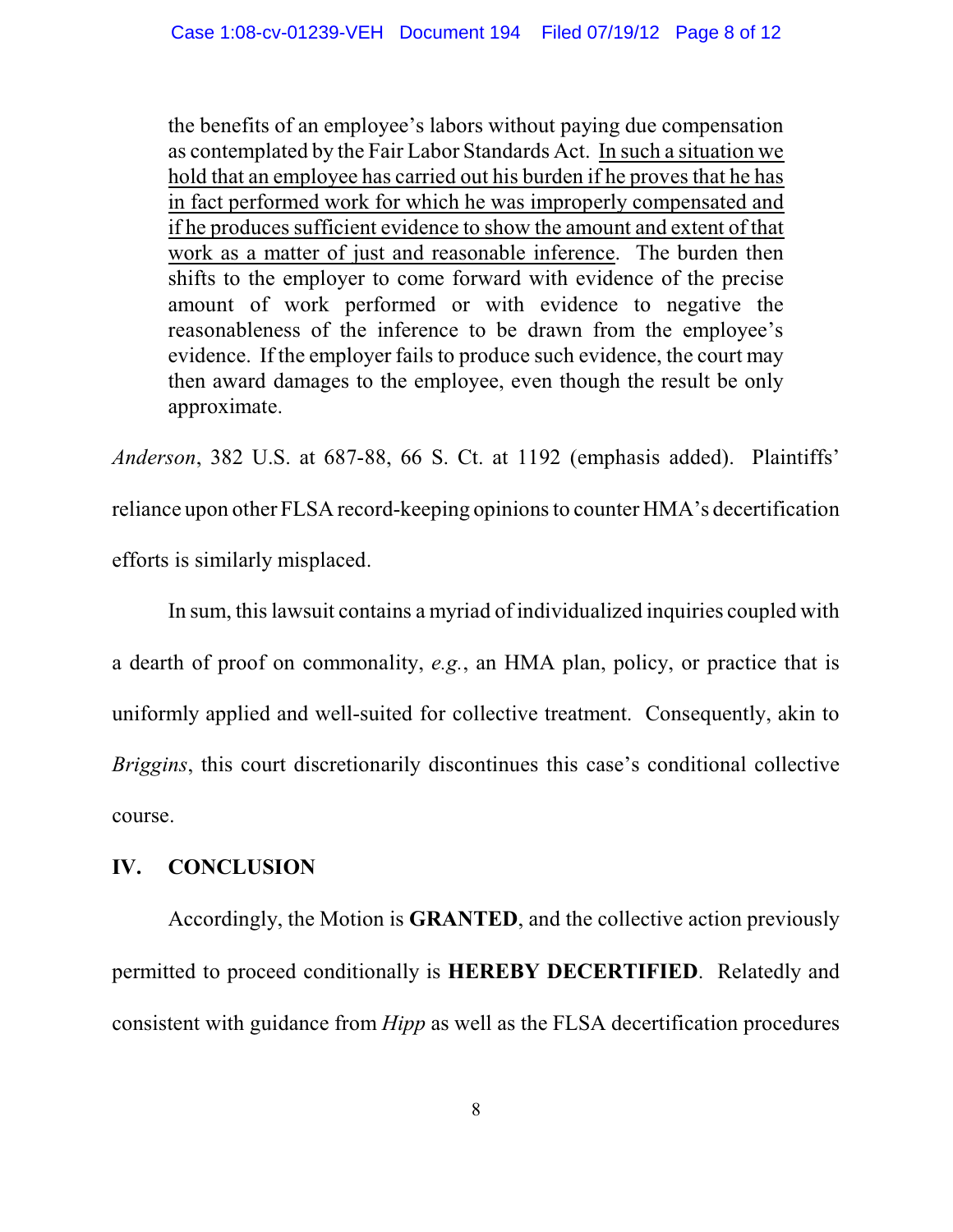followed by this court in *Collins v. Family Dollar Stores, Inc.* (hereinafter "*Collins*"), No. 7:04-CV-0553-VEH, (Doc. 240) (N.D. Ala. Dec. 11, 2006), all the claims of the opt-in plaintiffs are **HEREBY DISMISSED WITHOUT PREJUDICE** to the right of each opt-in plaintiff to pay the required filing fee and initiate his or her own separate action against HMA no later than August 20, 2012. *Collins*, (Doc. 240 at 1- 2). If any dismissed opt-in plaintiff fails to file his or her own lawsuit and pay the required filing fee on or before August 20, 2012, then such person will forego the opportunity to pursue any FLSA claims against HMA that form the basis of this litigation. (*Id.* at 2).

The court further concludes, consistent with its decertification order in *Fox v. Tyson Foods, Inc.* (hereinafter *Fox*), No. 4:99-CV-1612-VEH, (Doc. 602) (N.D. Ala. Nov. 15, 2006), that there are variations among Plaintiffs' work assignments and claims such that collective adjudication of themis also inappropriate. *Fox*, (Doc. 602 at 1). For example, while Mr. Burroughs has worked as a production employee for the same shift in the same zone of Assembly Frame within Building 1 or Line  $1<sup>3</sup>$  for his entire career at HMA (Doc. 155 at 45; Doc. 56 ¶ 11; Doc. 163-6 at 7 at 18-19;

<sup>&</sup>lt;sup>3</sup> Building 1 or Line 1 has produced the Honda Odyssey and occasionally the Ridgeline. (Doc. 161-1 (Linda Bailey Decl.) ¶ 3).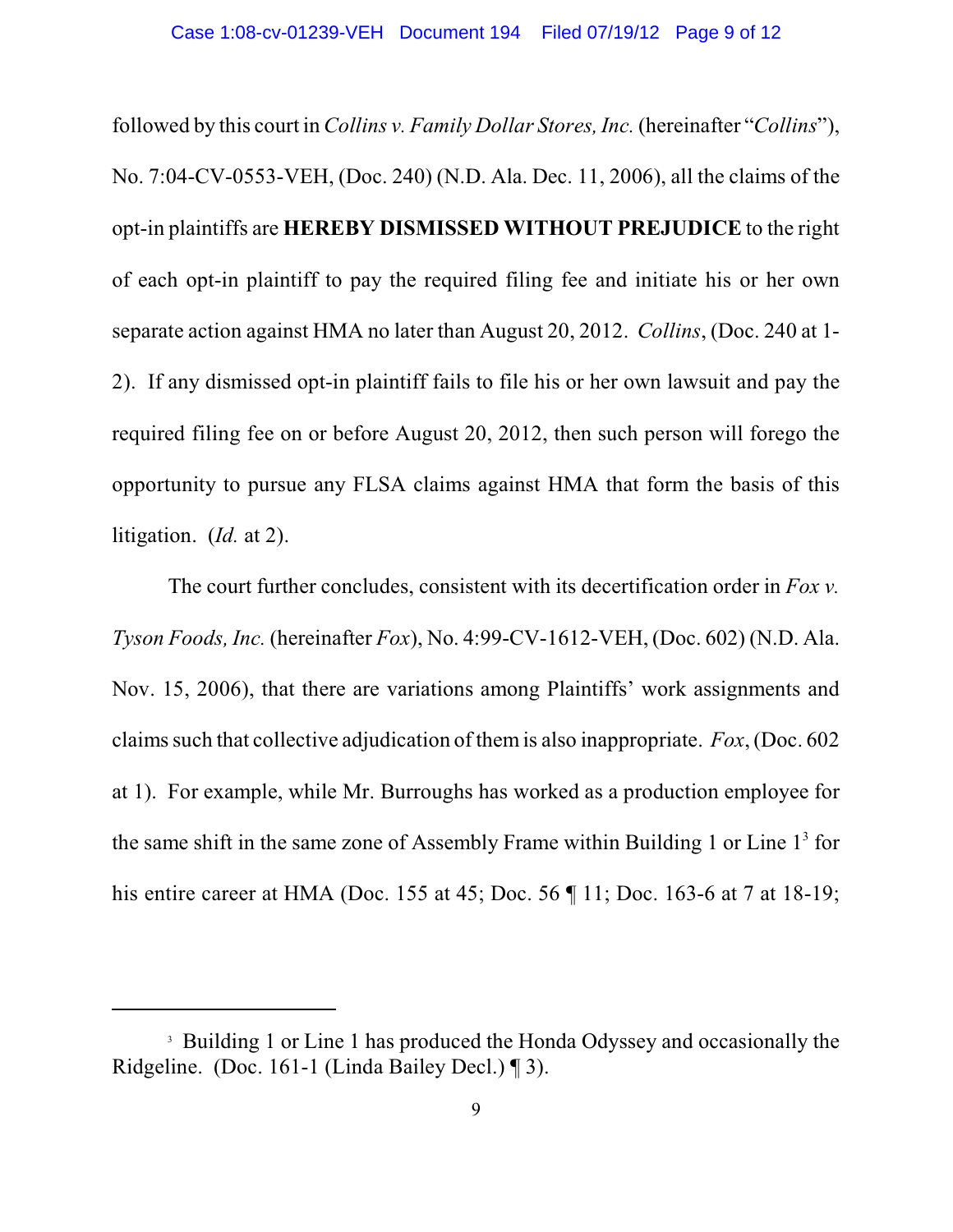Doc. 62-5  $\P$ 4), according to the complaint, <sup>4</sup> Ms. Blake's employment as a production worker has been primarily in Building 2 or Line  $2<sup>5</sup>$  (Doc. 56 ¶ 12). As the Administration Division Manager for HMA explains although the Vehicle Quality, Engine Assembly, and Production Materials Control departments have a single department manager, each HMA production line is "separately managed and organized  $\ldots$ ." (Doc. 161-1 ¶ 5).

Additionally, while like Mr. Burroughs, Mr. Caldwell has been in Building 1 (Doc. 56 ¶ 13; Doc. 62-6 ¶ 4), he has worked in two different zones within Assembly Frame and has testified differently than Mr. Burroughs about HMA's practices and procedures with respect to management of the workload within these zones. (*See, e.g.*, Doc. 155 at 45-46 (contrasting Mr. Burroughs' working through lunch allegations with no similar allegations made by Mr. Caldwell);<sup>6</sup> id. (contrasting Mr. Burroughs's 10-12 minute pre-shift allegations with those of Mr. Caldwell, whose

The court has been unable to locate any declaration or deposition testimony 4 from Ms. Blake that has been filed into the record. (*See* Docs. 158, 173, 173-1, 173- 2). Ms. Blake's "Consent to Join Suit As Party Plaintiff" is part of the record, but this document does not identify the HMA department(s) and/or zone(s) in which she has worked. (Doc. 56 at 17).

<sup>&</sup>lt;sup>5</sup> Building 2 or Line 2 has produced the Pilot and periodically, the Odyssey and Accord. (Doc. 161-1 ¶ 3).

 <sup>(</sup>*See also* Doc. 163-6 at 20 at 70-72; *id.* at 72 ("If you're on a process make 6 sure that process is completed before you leave it [for lunch].")).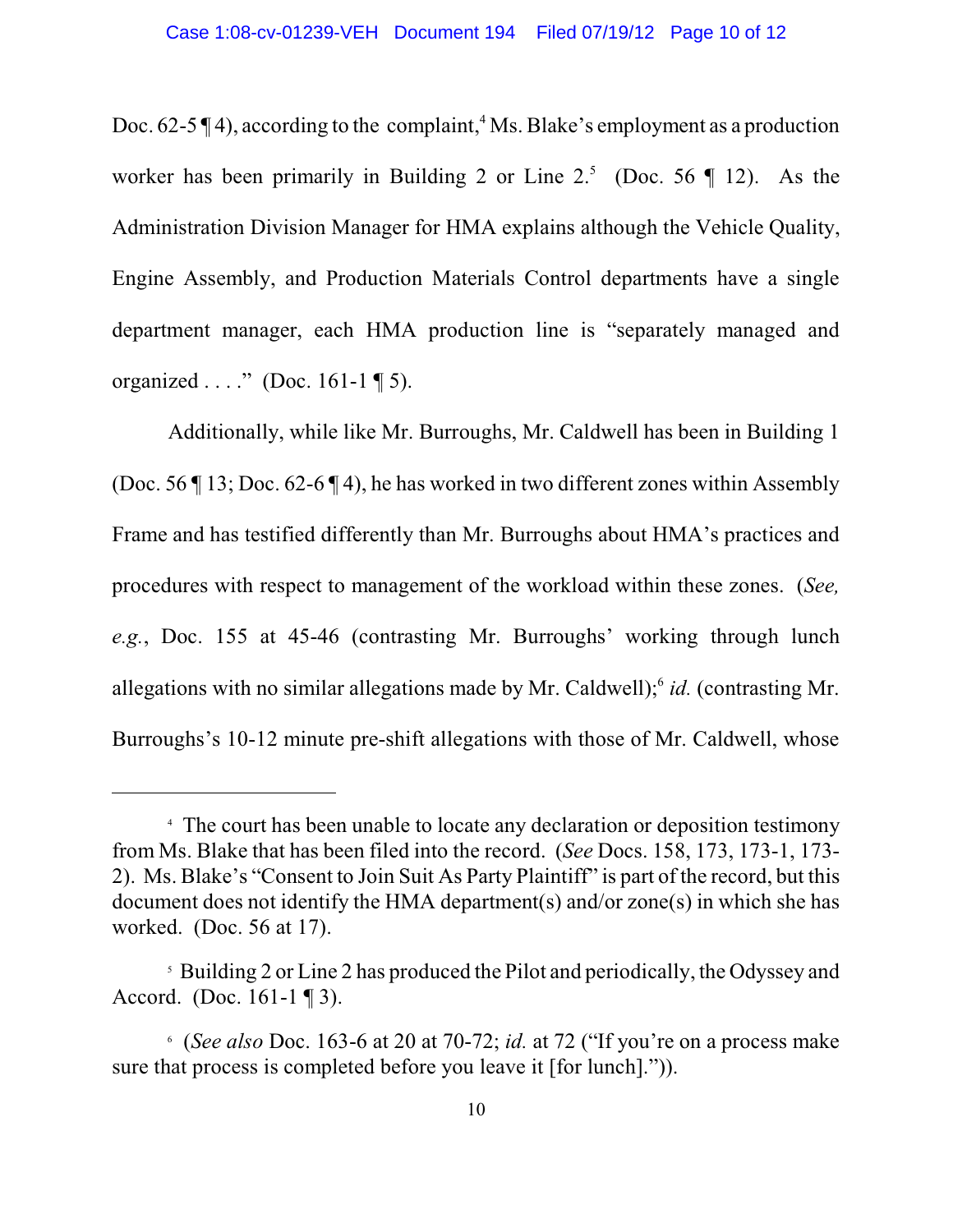deposition testimony indicated that the time spent on pre-shift efforts depends upon the specific process being performed and also revealed that his personal restrictions prevented him from performing several processes)).<sup>7</sup> Accordingly, Plaintiffs' claims are subject to individualized determinations and are properly adjudicated in separate lawsuits.

The clerk is, therefore, **DIRECTED** to sever the causes of Mr. Caldwell and Ms. Blake from this lawsuit, which will remain pending for Mr. Burroughs. *Fox*, (Doc. 602 at 2). The clerk is to electronically copy the second amended complaint (Doc. 56) and the answer (Doc. 59) filed in 1:08-CV-1239-VEH to the docket of the severed cases. *Fox*, (Doc. 602 at 2). Each severed plaintiff is to pay the filing fee for his or her severed case before August 20, 2012. *Id.* If any severed plaintiff fails to pay the filing fee as provided above, the said case will be dismissed with prejudice. *Id.*

The clerk is further **DIRECTED** to assign the severed cases to the undersigned judge but to withhold drawing a case assignment card for the undersigned judge for such cases until the court can meet as a whole and decide the appropriate allocation

<sup>&</sup>lt;sup>7</sup> (*See also* Doc. 163-6 at 15-16 at 53-54 (estimating time spent by Mr. Burroughs doing pre-shift work); Doc. 163-9 at 28 at 102 (Mr. Caldwell's agreeing that "what needs to be done to start the process depends on the process"); *id.* at 12 at 41 (Mr. Caldwell's indicating that there are 10-15 processes in rear suspension that he does not perform due to his restrictions)).